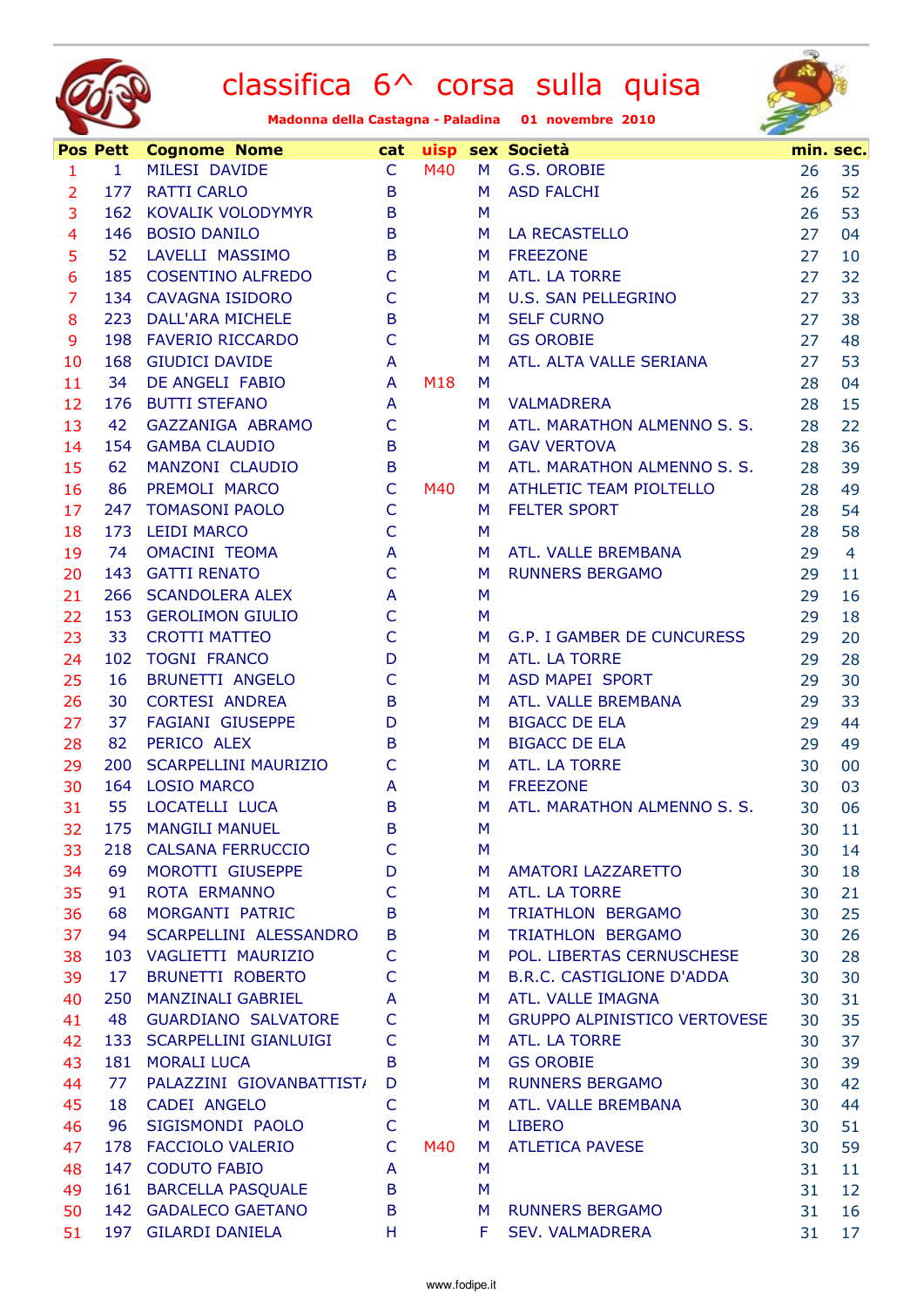



|     | <b>Pos Pett</b> | <b>Cognome Nome</b>        | cat          |   | uisp sex Società              | min. sec. |    |
|-----|-----------------|----------------------------|--------------|---|-------------------------------|-----------|----|
| 52  |                 | 201 CORTI CARLO            | A            | M |                               | 31        | 22 |
| 53  |                 | 167 CASARI OMAR            | B            | M | ATL. ALTA VALLE SERIANA       | 31        | 23 |
| 54  | 157             | <b>PANI MICHELE</b>        | A            | M | <b>PADANIA SPORT</b>          | 31        | 24 |
| 55  | 85              | POZZI CESARE               | B            | M | ATL. MARIANO                  | 31        | 25 |
| 56  | 45              | <b>GIASSI DIEGO</b>        | B            | M | MEDIRUN CUS BERGAMO           | 31        | 32 |
| 57  | 183             | <b>PESENTI LUCA</b>        | B            | M |                               | 31        | 37 |
| 58  | 21              | CAPPA MAURIZIO             | D            | M | ATL. MEDA ARRED. SIMONETTO    | 31        | 42 |
| 59  | 189             | <b>MUSITELLI GIOVANNI</b>  | D            | M |                               | 31        | 43 |
| 60  |                 | 256 MERLI ANDREA           | B            | M |                               | 31        | 46 |
| 61  | 59              | MAFFIOLETTI GIORGIO        | $\mathsf{C}$ | M | <b>LIBERO</b>                 | 31        | 47 |
| 62  | 148             | <b>CAPASSO GIOVANNI</b>    | D            | M | <b>RUNNERS BERGAMO</b>        | 31        | 49 |
| 63  | 217             | <b>BERTOLETTI GIORGIO</b>  | $\mathsf{C}$ | M | <b>STELL TRIATHLON</b>        | 31        | 50 |
| 64  | 180             | LA MICELA FRANCESCO        | B            | M | <b>FREEZONE</b>               | 31        | 51 |
| 65  | 165             | <b>GAMBARINI MARCO</b>     | B            | M | <b>FREEZONE</b>               | 31        | 52 |
| 66  | 90              | ROSSI MASSIMO              | C            | M | <b>IZ SKY RACING</b>          | 31        | 53 |
| 67  | 51              | LAURIA DANIELE             | B            | M | ASD L.I.P.A. ATL. ALCAMO      | 31        | 58 |
| 68  | 84              | POSSONI FRANCO             | D            | M | ATL. CASTEL ROZZONE           | 31        | 59 |
| 69  | 213             | <b>FRAQUELLI GIANCARLO</b> | C            | M |                               | 32        | 01 |
| 70  | 135             | <b>CIANFRINI MASSIMO</b>   | $\mathsf{C}$ | M | <b>RUNNERS BERGAMO</b>        | 32        | 02 |
| 71  |                 | 140 BOGNINI STEFANO        | $\mathsf{C}$ | M | <b>BIGACC DE ELA</b>          | 32        | 06 |
| 72  | 80              | PARLAGRECO ALESSANDRO      | B            | M | <b>RUNNERS BERGAMO</b>        | 32        | 09 |
| 73  |                 | 206 CALSANA MATTIA         | B            | M | <b>CENTRO SCHUSTER MILANO</b> | 32        | 13 |
| 74  | 255             | <b>SFARDINI ROBERTO</b>    | B            | M |                               | 32        | 19 |
| 75  |                 | 184 POMA FRANCO            | Ε            | M |                               | 32        | 22 |
| 76  | 141             | <b>BARCELLA CLAUDIO</b>    | Ε            | M | <b>AMATORI LAZZARETTO</b>     | 32        | 26 |
| 77  | 267             | <b>BERIZZI ROBERTO</b>     | D            | M |                               | 32        | 28 |
| 78  |                 | 254 GHEZZI ERNESTO         | C            | M |                               | 32        | 30 |
| 79  | 71              | NISOLI FABIO               | $\mathsf{C}$ | M | <b>RUNNERS BERGAMO</b>        | 32        | 34 |
| 80  | 137             | <b>PELLEGRINI MARCO</b>    | B            | M | <b>RUNNERS BERGAMO</b>        | 32        | 37 |
| 81  | 202             | <b>RIBONI AGOSTINO</b>     | C            | M | <b>BIKE &amp; RUN CREMA</b>   | 32        | 39 |
| 82  | 224             | <b>MORETTI PAOLO</b>       | $\mathsf{C}$ | M | <b>ASD PRESEZZO</b>           | 32        | 41 |
| 83  | 61              | MAGNI MARCO                | B            | м | ATL. CASTEL ROZZONE           | 32        | 42 |
| 84  | 251             | <b>MANDELLI CRISTIAN</b>   | B            | M |                               | 32        | 43 |
| 85  | 252             | <b>FUMAGALLI WALTER</b>    | C            | M | <b>FRIMAS</b>                 | 32        | 44 |
| 86  | 231             | <b>FAGIANI MATTIA</b>      | B            | M |                               | 32        | 45 |
| 87  | 196             | <b>ROTA LUCA</b>           | D            | M | ASD G.S. ALTITUDE             | 32        | 48 |
| 88  | 193             | <b>MORENI SILVIA</b>       | G            | F |                               | 32        | 50 |
| 89  |                 | 151 CORTESI LORENZO        | $\mathsf{C}$ | M | ATLETICA VALLE BREMBANA       | 32        | 52 |
| 90  | 156             | <b>BERTOLDINI TADDEO</b>   | A            | M |                               | 32        | 53 |
| 91  |                 | 211 FASCENDINI GIUSEPPE    | C            | M | <b>SEV. VALMADRERA</b>        | 32        | 55 |
| 92  | 93              | <b>SALA BRUNO</b>          | C            | M | <b>AMATORI LAZZARETTO</b>     | 32        | 56 |
| 93  |                 | 188 EPIS ROBERTO           | $\mathsf{C}$ | M |                               | 32        | 59 |
| 94  | 216             | <b>VENTURA GIOVANNI</b>    | C            | M | <b>FREEZONE</b>               | 33        | 07 |
| 95  | 23              | CASATI LUCA OSVALDO        | C            | M | <b>ATLETICA TREVIGLIO</b>     | 33        | 10 |
| 96  | 13              | BREMBILLA FULVIO           | C            | M | <b>U.S. SAN PELLEGRINO</b>    | 33        | 13 |
| 97  | 9               | <b>BORELLA SANTO</b>       | D            | M | <b>RUNNERS BERGAMO</b>        | 33        | 16 |
| 98  |                 | 222 FALGARI DARIO          | A            | M |                               | 33        | 17 |
| 99  | 150             | <b>PANI ANGELO</b>         | D            | M | PADANIA SPORT                 | 33        | 17 |
| 100 |                 | 219 BONACINA GIORGIO       | D            | M |                               | 33        | 18 |
| 101 | 53              | LAZZARONI EMILIO           | D            | M | <b>GSA BRUGHERIO</b>          | 33        | 28 |
| 102 |                 | 192 BERETTA ROBERTO        | C            | M |                               | 33        | 29 |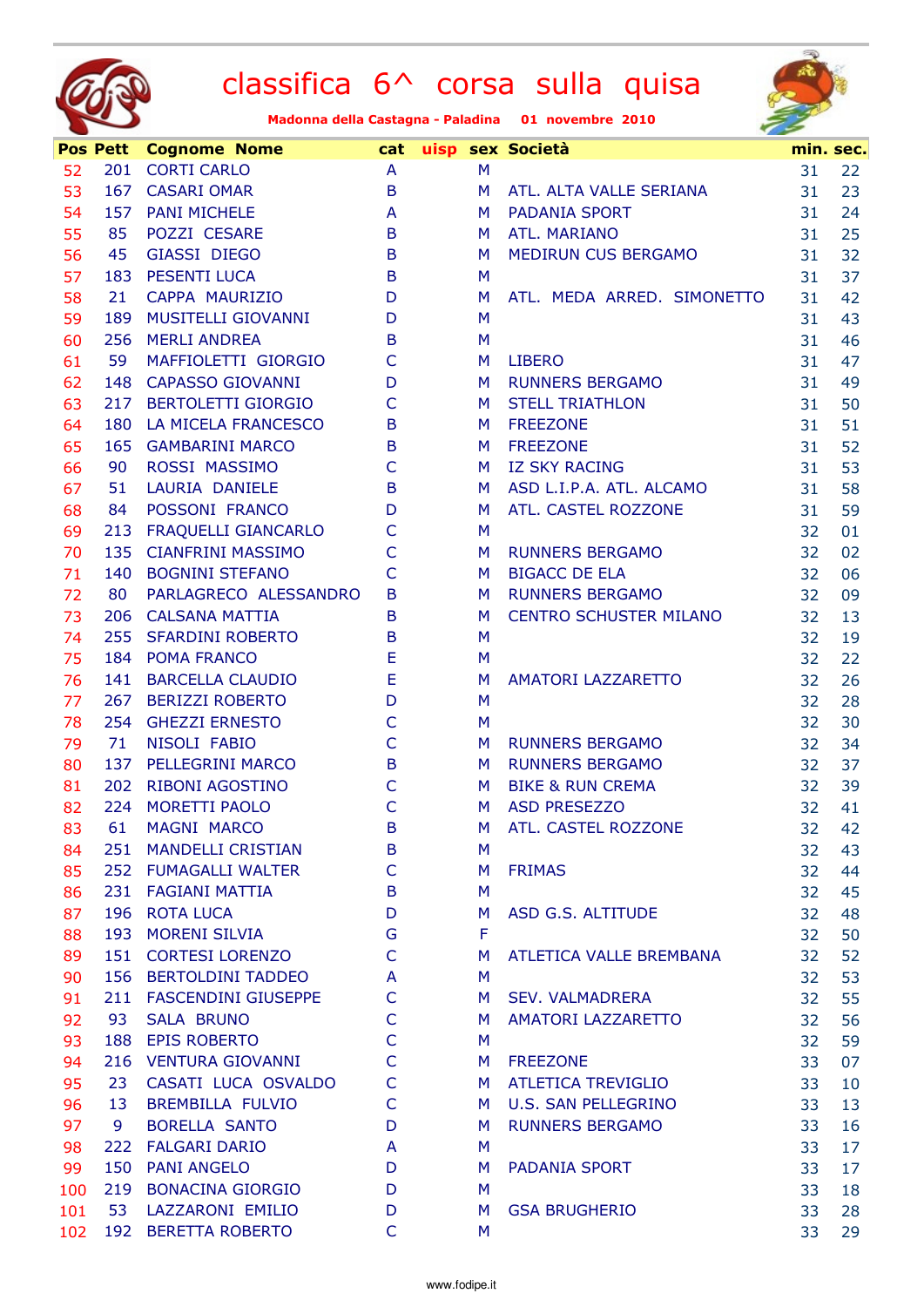



|     | <b>Pos Pett</b> | <b>Cognome Nome</b>        | cat          |            |    | uisp sex Società                    |    | min. sec. |
|-----|-----------------|----------------------------|--------------|------------|----|-------------------------------------|----|-----------|
| 103 | 36              | ESPOSITO ANTONIO           | $\mathsf{C}$ |            | M  | <b>RUNNERS BERGAMO</b>              | 33 | 35        |
| 104 | 27              | COLOMBO ANDREA             | B            |            | M  | ATL. VALLE BREMBANA                 | 33 | 37        |
| 105 |                 | 145 SALVI LUCA             | B            |            | M  | <b>SABBIO</b>                       | 33 | 40        |
| 106 | 227             | <b>BOLLA BRUNO</b>         | $\mathsf{C}$ |            | M  |                                     | 33 | 44        |
| 107 | 43              | <b>GERVASONI DARIO</b>     | $\mathsf{C}$ |            | M  | ATL. VALLE BREMBANA                 | 33 | 44        |
| 108 |                 | 130 ZAGHI PAOLA            | G            |            | F. | G.S. ZELOFORAMAGNO                  | 33 | 45        |
| 109 | 54              | <b>LIMONTA VALTER</b>      | $\mathsf{C}$ |            | M  | <b>CRAL BPB</b>                     | 33 | 48        |
| 110 |                 | 136 RASMO GIUSEPPE         | B            |            | M  | <b>RUNNERS BERGAMO</b>              | 33 | 59        |
| 111 | 20              | CAPELLI ALESSANDRO         | B            |            | M  | TRIATHLON BERGAMO                   | 34 | 00        |
| 112 |                 | 182 MAZZOLENI OSVALDO      | D            |            | M  | RUNNING TORRE DE ROVERI             | 34 | 03        |
| 113 |                 | 212 ROSSI GIOVANNI         | D            | <b>M50</b> | M  |                                     | 34 | 04        |
| 114 | 119             | LABONIA ISABELLA           | $\mathsf F$  |            | F  | MEDIRUN CUS BERGAMO                 | 34 | 06        |
| 115 |                 | 139 LORENZI MATTEO         | B            |            | M  | MEDIRUN CUS BERGAMO                 | 34 | 08        |
| 116 | 98              | SPAGNOLO CLAUDIO           | B            |            | M  | TRIATHLON BERGAMO                   | 34 | 09        |
| 117 | 47              | <b>GOISIS PIERLUIGI</b>    | B            |            | M  | ASD G.S. ALTITUDE                   | 34 | 10        |
| 118 |                 | 205 CONCA PIERGIORGIO      | $\mathsf{C}$ |            | M  |                                     | 34 | 12        |
| 119 |                 | 125 PELLEGRINELLI ROMINA   | G            |            | F  | <b>GRUPPO ALPINISTICO VERTOVESE</b> | 34 | 16        |
| 120 | 66              | MAURI DARIO                | D            |            | M  | <b>GSA BRUGHERIO</b>                | 34 | 18        |
| 121 | 233             | <b>FROSIO MICHELE</b>      | $\mathsf{C}$ |            | M  | ATL. VALLE IMAGNA                   | 34 | 19        |
| 122 |                 | 226 PANDINI ROBERTO        | $\mathsf B$  |            | M  |                                     | 34 | 21        |
| 123 |                 | 174 MANGILI FLAVIO         | D            |            | M  | <b>RUNNERS BERGAMO</b>              | 34 | 25        |
| 124 |                 | 232 PELLICIOLI ELISA       | H            |            | F  |                                     | 34 | 26        |
| 125 | 208             | <b>INVERNIZZI GIUSEPPE</b> | D            |            | M  | <b>SEV. VALMADRERA</b>              | 34 | 29        |
| 126 | 76              | <b>PAGGI FRANCESCO</b>     | E            |            | M  | <b>BIGACC DE ELA</b>                | 34 | 43        |
| 127 | 79              | PAPINI LIVIO               | E            |            | M  | <b>CRAL BPB</b>                     | 34 | 47        |
| 128 | 78              | PANZERA ALESSANDRO         | $\mathsf{C}$ |            | M  | <b>ATLETICA TREVIGLIO</b>           | 34 | 50        |
| 129 | 111             | CAVALLI GIOVANNA           | H            |            | F  | <b>RUNNERS BERGAMO</b>              | 34 | 52        |
| 130 | 49              | <b>GUARNIERI GABRIELE</b>  | D            |            | M  | TRIATHLON BERGAMO                   | 34 | 54        |
| 131 | 210             | THALER ITALO               | D            |            | M  | <b>SEV. VALMADRERA</b>              | 34 | 56        |
| 132 | 83              | PINELLI DANIELE            | B            |            | M  | TRIATHLON BERGAMO                   | 34 | 57        |
| 133 | 171             | <b>CAVAGNINI ALBERTO</b>   | $\mathsf{C}$ |            | M  | <b>FREEZONE</b>                     | 34 | 57        |
| 134 | 220             | <b>GARIBOLDI PAOLA</b>     | F            |            | F  |                                     | 34 | 58        |
| 135 | 73              | NOZZA FRANCO               | C            |            | M  | <b>ATLETICA TREVIGLIO</b>           | 35 | 02        |
| 136 | 149             | <b>D'ANTONI ANTONINO</b>   | D            |            | M  | <b>RUNNERS BERGAMO</b>              | 35 | 02        |
| 137 |                 | 228 MANZINALI GIANFRANCO   | $\mathsf{C}$ |            | M  | ATL. VALLE IMAGNA                   | 35 | 06        |
| 138 | 207             | <b>INVERNIZZI MAURIZIO</b> | C            |            | M  | <b>SEV. VALMADRERA</b>              | 35 | 10        |
| 139 | 221             | PICENNI SANTINA            | F            |            | F  | ATL. COLOGNO                        | 35 | 12        |
| 140 | 5               | <b>ASPERTI STEFANO</b>     | $\mathsf{C}$ |            | M  | G.S. ZELOFORAMAGNO                  | 35 | 13        |
| 141 | 46              | <b>GIBELLINI STEFANO</b>   | B            |            | M  |                                     | 35 | 17        |
| 142 |                 | 209 CALSANA FABIOLA        | G            |            | F  | ATL. LA TORRE                       | 35 | 21        |
| 143 | 39              | <b>FRATUS ROSARIO</b>      | C            |            | M  | <b>RUNNERS BERGAMO</b>              | 35 | 22        |
| 144 | 26              | CATTANEO SEVERINO          | D            |            | M  | <b>RUNNERS BERGAMO</b>              | 35 | 26        |
| 145 | 116             | <b>GIANOVA CHIARA</b>      | F            |            | F  | A.S. PREMANA                        | 35 | 27        |
| 146 | 172             | <b>SCOTTI ESTER</b>        | G            |            | F  | <b>VALETUDO SKYRUNNING</b>          | 35 |           |
| 147 | 40              | GABELLINI PIERGIORGIO      | C            |            |    | TRIATHLON BERGAMO                   | 35 | 40        |
|     |                 | <b>TESTORI ROMEO</b>       |              |            | M  |                                     |    | 47        |
| 148 | 265             | ROTA GIORGIO               | B            |            | M  |                                     | 35 | 52        |
| 149 | 92              |                            | B            |            | M  | TRIATHLON BERGAMO                   | 36 | 02        |
| 150 | 4               | ANIMELLI ROBERTO           | $\mathsf{C}$ |            | M  | MEDIRUN CUS BERGAMO                 | 36 | 32        |
| 151 | 58              | LOSMA PIERANTONIO          | Ε            |            | M. | ATL. VALLE BREMBANA                 | 36 | 39        |
| 152 | 101             | <b>TAUFER FRANCO</b>       | D            |            | M  | <b>U.S. SAN PELLEGRINO</b>          | 36 | 40        |
| 153 | 269             | PARRAVICINI ROBERTO        | D            |            | M  |                                     | 36 | 42        |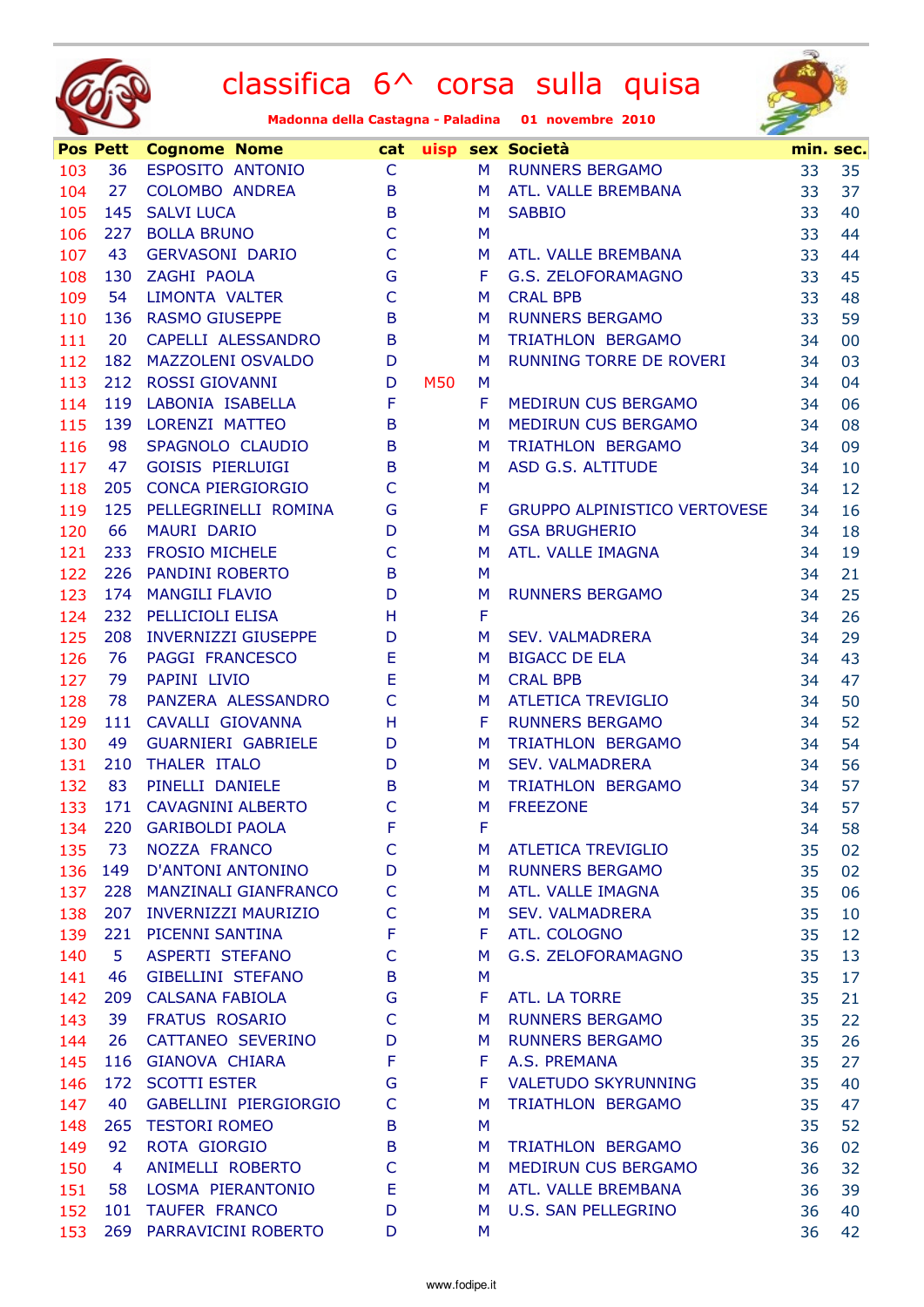



|     | <b>Pos Pett</b> | <b>Cognome Nome</b>       | cat             |     |             | uisp sex Società                    |    | min. sec. |
|-----|-----------------|---------------------------|-----------------|-----|-------------|-------------------------------------|----|-----------|
| 154 |                 | 160 MAZZOTTA SALVATORE    | $\mathsf{C}$    |     | M           | ATLETICA VALLE BREMBANA             | 36 | 45        |
| 155 | 88              | RONCHI MASSIMILIANO       | $\mathsf{C}$    |     | M           | <b>RUNNERS BERGAMO</b>              | 36 | 59        |
| 156 | 29              | <b>COMI GIANCARLO</b>     | D               |     | M           | ATL. FRI.MA.S.                      | 37 | 02        |
| 157 | 138             | PIROVANO ERMINIO          | D               | M50 | M           |                                     | 37 | 04        |
| 158 | 65              | MATTEUCCI ROBERTO         | $\mathsf{C}$    |     | M           | <b>CCRS UNICREDIT MILANO</b>        | 37 | 08        |
| 159 |                 | 246 CAFFULLI GIOVANNI     | $\mathsf{C}$    | M40 | M           | <b>ORTICA</b>                       | 37 | 09        |
| 160 | 99              | SPINEDI BRUNO             | $\mathsf{C}$    |     | M           | <b>RUNNERS BERGAMO</b>              | 37 | 10        |
| 161 |                 | 105 ZUCCHI ALESSANDRO     | $\mathsf{C}$    |     | M.          | <b>LIBERO</b>                       | 37 | 13        |
| 162 |                 | 253 REATI MASSIMO         | B               |     | M           | <b>FRIMAS</b>                       | 37 | 14        |
| 163 | 109             | BONAITI DANIELA           | H               |     | F.          | U.S. SAN PELLEGRINO                 | 37 | 18        |
| 164 | 270             | <b>ALBANI IVAN</b>        | $\mathsf{C}$    |     | M           | <b>RUNNERS BERGAMO</b>              | 37 | 21        |
| 165 | 225             | PEZZOTTA                  | $\mathsf{C}$    |     | M           |                                     | 37 | 24        |
| 166 |                 | 190 GRITTI PAOLA          | ${\mathsf G}$   |     | F           | <b>RUNNERS BERGAMO</b>              | 37 | 26        |
| 167 | 95              | SEMINATI CELSO            | $\mathsf{C}$    |     | M           | G.P. SABBIO                         | 37 | 27        |
| 168 | 32              | <b>CORTINOVIS MATTEO</b>  | B               |     | M.          | <b>IZ SKY RACING</b>                | 37 | 28        |
| 169 | 6               | BERTAZZOLI MARCO          | B               |     | M           | ATL. PARATICO                       | 37 | 33        |
| 170 | 11              | <b>BRAMBILLA GIUSEPPE</b> | D               |     | M           | ATL. ALTA VAL BREMBANA              | 37 | 36        |
| 171 | 123             | MAFFEIS CINZIA            | G               |     | F           | <b>GRUPPO ALPINISTICO VERTOVESE</b> | 37 | 43        |
| 172 | 229             | RIGAMONTI GIANNA          | H               |     | F           | <b>MARCIA CARATESI</b>              | 37 | 52        |
| 173 |                 | 187 MICHELETTI LUCIANO    | D               |     | M           | <b>RUNNERS BERGAMO</b>              | 37 | 54        |
| 174 | 203             | <b>MACCOPPI LILIANA</b>   | G               |     | $\mathsf F$ |                                     | 37 | 58        |
| 175 | 87              | QUARTARARO GIANNI         | $\mathsf{C}$    |     | M           | POL. BELLANO                        | 38 | 04        |
| 176 |                 | 129 TERUZZI MARTA         | G               |     | F           | <b>GSA BRUGHERIO</b>                | 38 | 07        |
| 177 | 243             | <b>RIZZI ORNELLA</b>      | G               |     | $\mathsf F$ |                                     | 38 | 14        |
| 178 | 170             | <b>TOVINI LORENZO</b>     | D               |     | M           |                                     | 38 | 19        |
| 179 | 245             | LUSSANA ALESSANDRA        | G               |     | F           |                                     | 38 | 31        |
| 180 |                 | 242 BOMBARDA MARCO        | $\mathsf{C}$    |     | M           |                                     | 38 | 32        |
| 181 | 72              | NOTARPIETRO CLAUDIO       | B               |     | M           |                                     | 38 | 32        |
| 182 | 268             | SOTTOCORNOLA FABIO        | $\mathsf{C}$    |     | M           |                                     | 38 | 36        |
| 183 | 31              | <b>CORTINOVIS DAVIDE</b>  | $\mathsf B$     |     | M           | <b>IZ SKY RACING</b>                | 38 | 43        |
| 184 | 155             | <b>BERTOLA GIANLUCA</b>   | D               |     | M           | ATL. CISERANO                       | 38 | 51        |
| 185 | 113             | <b>CORTINA MARIA</b>      | G               |     | F           | ATL. MARIANO                        | 38 | 57        |
| 186 | 56              | LONGHI FLORIANO           | D               |     | м           | <b>BIGACC DE ELA</b>                | 39 | $00\,$    |
| 187 |                 | 106 BERETTA CRISTINA      | H               |     | F.          | TRIATHLON BERGAMO                   | 39 | 16        |
| 188 |                 | 158 FUMAGALLI GIOVANNI    | C               |     | M           | <b>G.S. TORREVILLA</b>              | 39 | 17        |
| 189 | 120             | LANFRANCHI ORIANA         | H               |     | F           | GRUPPO ALPINISTICO VERTOVESE        | 39 | 18        |
| 190 | 8               | BOFFELLI GIANMARIO        | E               |     | M           | ATL. VALLE BREMBANA                 | 39 | 32        |
| 191 | 57              | LORENZI MATTEO ALIAS      | B               |     | M           |                                     | 39 | 41        |
| 192 | 112             | COLOMBO ANTONELLA         | H               |     | F.          | TRIATHLON BERGAMO                   | 39 | 56        |
| 193 |                 | 152 TOMBINI MARISA        | H               |     | F           | AMATORI LAZZARETTO                  | 40 | 03        |
| 194 | <sup>7</sup>    | BERTAZZOLI VITTORIO       | OV <sub>M</sub> |     | M           | ATL. PARATICO                       | 40 | 04        |
| 195 | 194             | BOFFELLI PIERANGELO       | Ε               |     | M           |                                     | 40 | 27        |
| 196 | 64              | MARASCIO FRANCESCO        | D               | M50 | M           | ATHLETIC TEAM PIOLTELLO             | 40 | 29        |
| 197 | 24              | CATANIA MASSIMILIANO      | C               |     | M           | <b>ASD FASTWEB</b>                  | 40 | 46        |
| 198 |                 | 118 GRITTI GIOVANNA       | H               |     | F           | ATL. CASTEL ROZZONE                 | 40 | 47        |
| 199 | 191             | <b>FALGARI PIERLUIGI</b>  | D               |     | M           |                                     | 40 | 57        |
| 200 | 215             | PERICO MARINA             | H               | F40 | F.          | FO DI PE'                           | 41 | 03        |
| 201 |                 | 195 GABBIADINI FEDERICO   | Ε               |     | M           | <b>RUNNERS BERGAMO</b>              | 41 | 19        |
| 202 | 22              | CAPUTO BIAGIO             | $\mathsf{C}$    |     | M           | <b>LIBERO</b>                       | 41 | 28        |
| 203 | 15              | BRIGNOLI SILVANO          | E               |     | M           | ATL. LA TORRE                       | 41 | 29        |
| 204 | 186             | <b>CHIAPPA SILVIA</b>     | G               |     | F.          |                                     | 41 | 41        |
|     |                 |                           |                 |     |             |                                     |    |           |